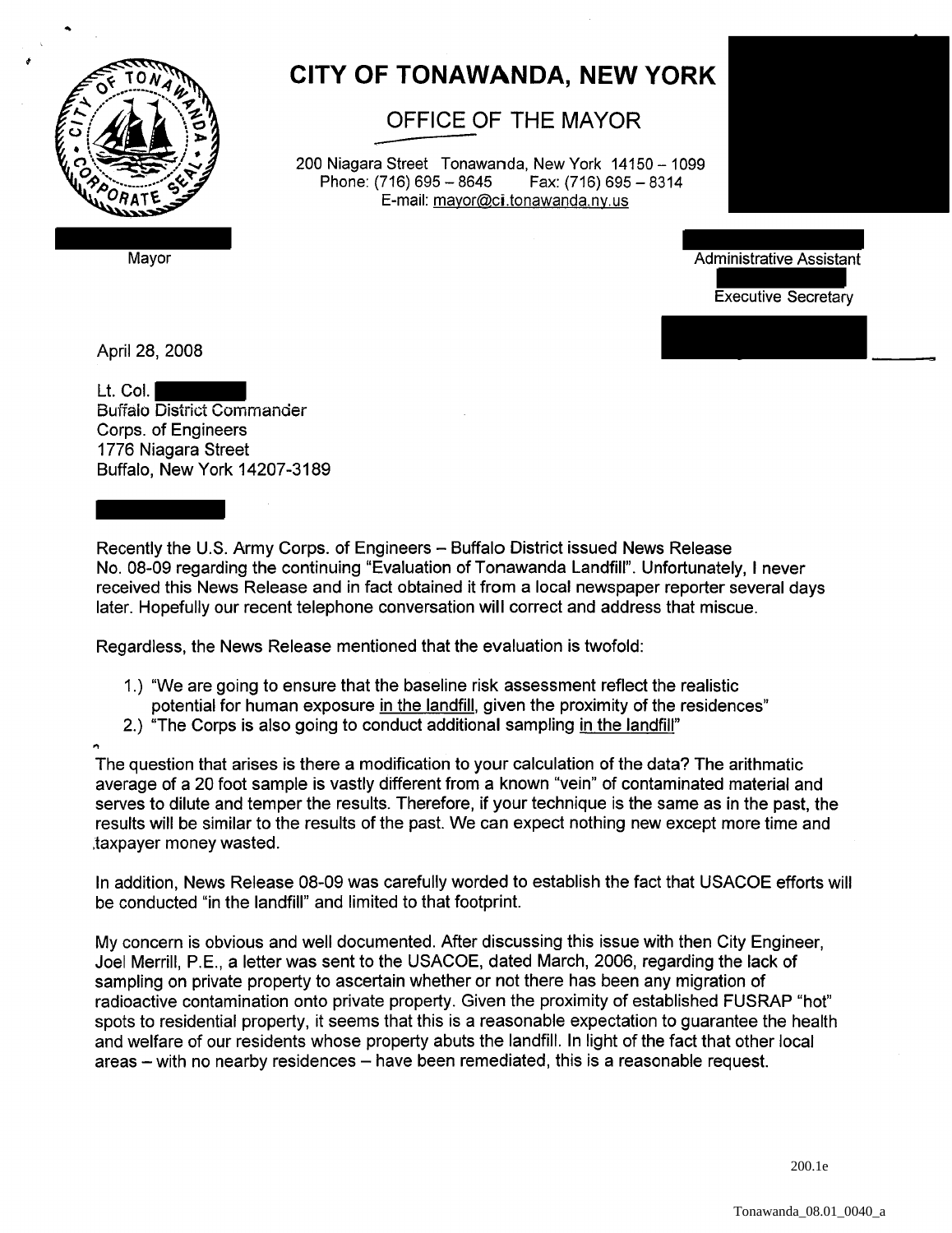I have documented this request many times in the past as evidenced by letters dated:

January 16, 2007 February 20, 2007 April 20, 2007 October 9,2007 December 21, 2007

Many letters from representatives of local, State and Federal Government have been written on this subject. The responsibility for dealing with this FUSRAP issue lies with the USACOE organization.

It is also a known fact that the final closure of this landfill will require removal of the radioactive waste. In a letter from **P.E.** - Acting Director NYS DEC Bureau of Hazardous Waste & Radiation Management - dated September 17,2007, and addressed to  $\blacksquare$  - USACOE - this point was made abundantly clear. There was an attachment of eight pages of case law that establishes the fact that the Federal Government is the responsible party for dealing with the removal and remediation of radioactive contamination required before landfill closure can occur.

Although I found the tenor of News Release No. 08-09 promising and positive to some degree, as we all know talk must be accompanied by action. In her letter to you dated April 17, 2007 Sen. Clinton very appropriately stated "The people of Tonawanda have suffered enough as a result of the remnants of Manhattan Engineer District (MED) materials and other manufacturing wastes, which have left a legacy of FUSRAP sites in their community. They deserve to know with absolute certainty that it is safe for them to live and work in their own community, and for their children to play in their own backyards. Unfortunately, the Corps' proposed cleanup plan does not provide these improvements to the plan" She goes on to say that" the Corps should conduct sampling on neighboring properties to ensure that these families are not at risk. The Corps must verify that radioactive materials have not migrated through soils or hydrology outside of the Landfill vicinity Property and into the backyard and homes of Tonawanda".

In closing, I reiterate and support the questions poised by a recent letter sent to you by Common Council President and Councilmember We clearly need to understand your testing methodology and any changes to past techniques. We also need to know if there are any plans to take samples and analyze the results on private property.

Thank you for your attention to this matter. I feel that the requests outlined in this correspondence is in keeping with the FUSRAP mission and I look forward to your timely response.